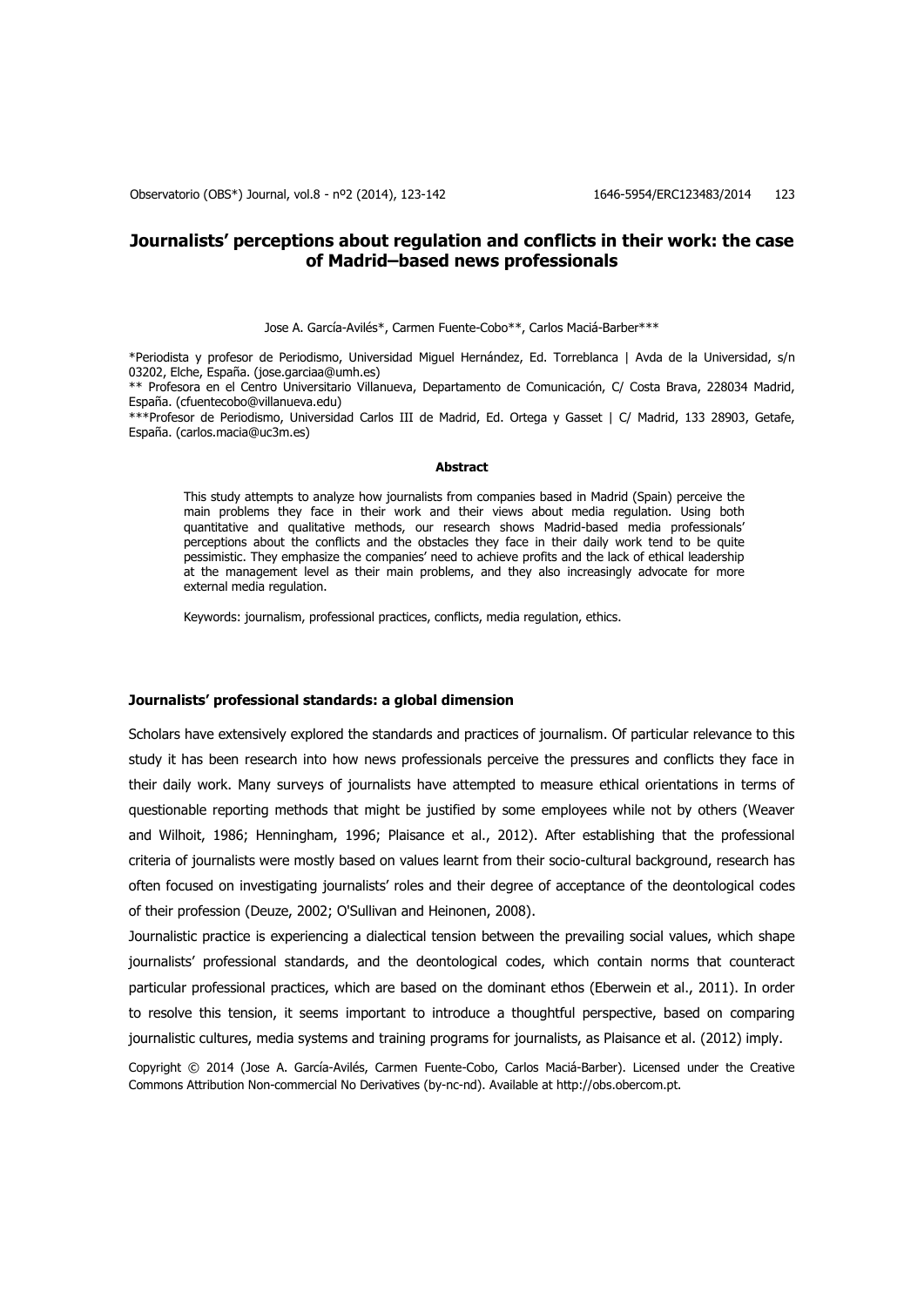Hanitzsch et al. (2011) reported key findings from a comparative survey of the role perceptions and ethical views of journalists from 18 countries. The results showed that "impartiality and the reliability of information, as well as adherence to universal ethical principles are considered essential journalistic functions worldwide" (p. 273). Various aspects of objectivism and the importance of separating facts from opinion seem to play out differently around the globe. Western journalists are usually less supportive of any active promotion of particular values and social change, and they adhere more to universal principles in their ethical decisions. Journalists from non-western contexts, on the other hand, tend to be more interventionist in their role perceptions and more flexible in their ethical views (Hanitzsch et al. 2011, p. 284).

Inquiring about the ethical conflicts that journalists face in their daily work provides useful information in order to attempt to find pragmatic solutions. Research has enquired about the nature of these ethical dilemmas and how they are perceived by news professionals. In considering ethical issues in converged newsrooms, Singer (2006) suggests that an integrated news operation, with its constant deadlines and fierce competition, can create enormous pressure to run stories before they are verified. According to Singer, journalists increasingly raise concerns related to lack of accuracy, the growth of sensationalism and dependence from economic pressures. At the same time, news professionals rate fact checking, investigating and standards of accuracy high among the qualities that set them apart from amateur reporters and bloggers (Philips, 2010) as media implement new forms of audience participation (Garcia-Avilés, 2011).

As Phillips (2010) documented, the loss of exclusivity is impacting on practices of reporting and on standards of ''accuracy'' and ''sincerity''; she argues that establishing new standards of transparency could help protect professional reporting in the networked era, as well as improving ethical standards in journalism (p. 373).

Recent international studies about the journalistic profession have taken into account the idiosyncrasies of different media cultures, so as to shed some light on their ethical concerns. Rao and Johal (2006) enquired about the ethical issues Indian journalists face in a globalized media environment. Their findings revealed that although journalists encounter serious ethical issues, media ethics is not a topic being widely discussed in Indian newsrooms and television stations. For its part, Mellado and Humanes (2012) examined the professional autonomy of Chilean journalists. Both authors concluded that while news professionals enjoy a high level of freedom in making editorial decisions, they are influenced by political and organizational constraints, the media's political orientation and their geographical location. Likewise, Grynko (2012) explored Ukrainian journalists' perceptions of unethical practices**,** through focus groups discussions conducted among editors and journalists. He found that journalism in Ukraine is more than a societal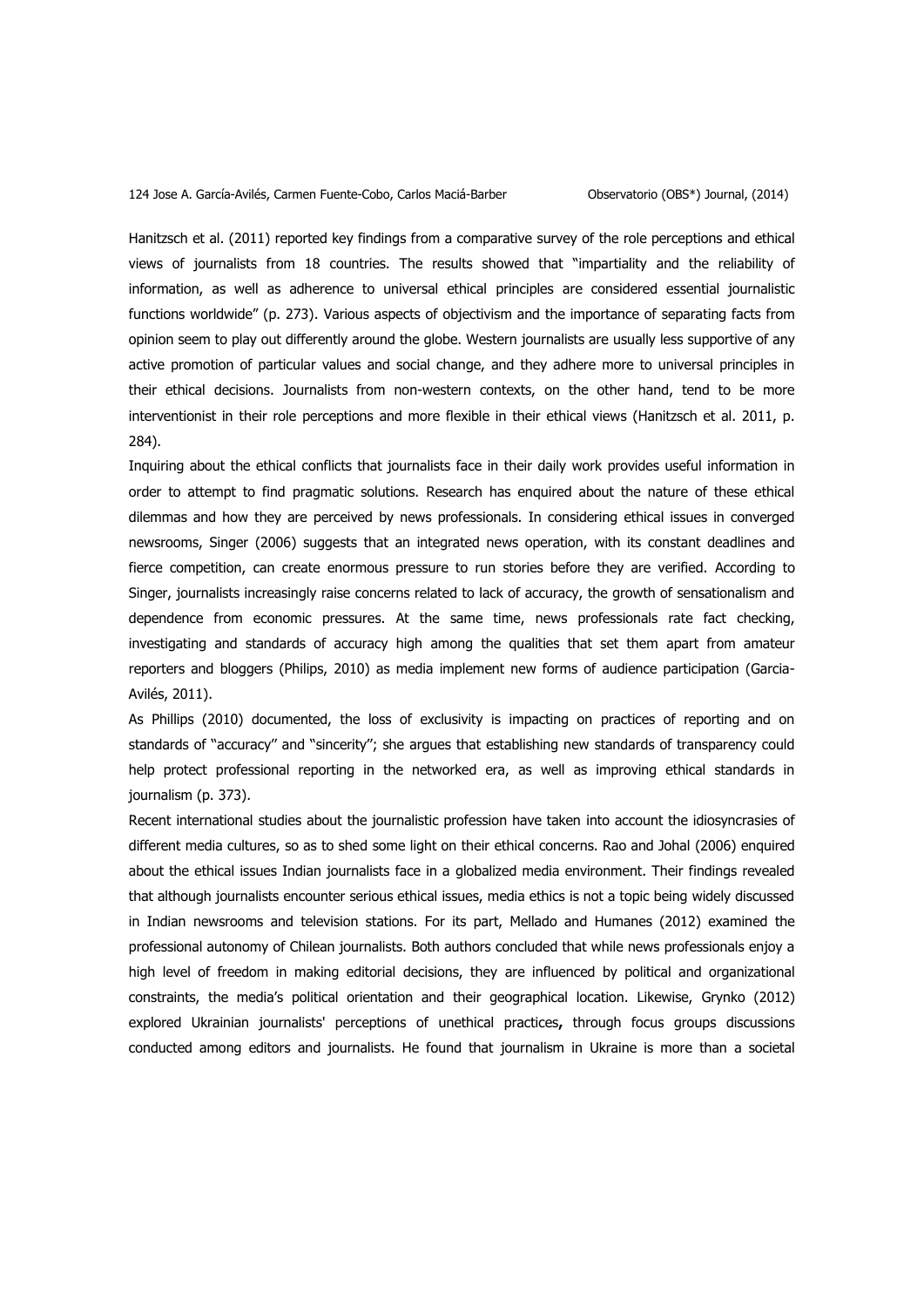institution serving democracy, and he also evidenced an increasing commoditization of news and their ethical failures in a commercial market.

Cross-national comparison has proven useful to interpret national news cultures and to analyze to what extent ethical conflicts reveal a common pattern across nations. According to O'Sullivan and Heinonen's (2008) study of European journalists in eleven countries, online journalism raises an array of questions about practices and values, some of which relate to the defining essentials of the profession. The new media ecology, with its principles of interactivity, participation and multimediality, and with a growing domain of bloggers and citizen reporters, presents a variety of issues and opportunities. In this context, O'Sullivan and Heinonen (2008) highlight some of the tensions between "traditional" journalism and the new expectations and pressures of digital journalism in an increasingly inter-connected media environment. Herscovitz (2004) analyzes the perceptions of journalists in São Paulo, Brazil's main media hub, concerning media roles, ethics and foreign influences on journalism and she compares them with perceptions held by American and French journalists. Her study employs quantitative and qualitative methods to illustrate that Brazilian journalists embrace a particular pluralistic view regarding their role in society and appear to be quite tolerant of controversial journalistic practices. In a similar way, Lo et al. (2005) carried out a comparative survey of journalists' attitudes and perceptions concerning conflicts of interest in Mainland China, Hong Kong and Taiwan. Journalists in all three regions were found to be receptive to freebies in the form of small gifts, meals and trips. However, they almost unanimously agreed that monetary benefits from news sources are unacceptable.

Scholars have contended that the globalization of news media requires a radical rethinking of the principles and standards of journalistic standards, through the adoption of a cosmopolitan attitude (Ward, 2005; Plaisance et al., 2012). Autonomy is conventionally assumed to be one of the most fundamental requirements for professional journalistic practice within the editorial organization and structures that govern news work (Hanitzsch et al. 2011). In addition, other studies have revealed that country-level or ideological factors also appear to have an impact on journalists' degrees of ethical thinking (Wasserman and Rao, 2008).

### **The context of media standards and practices in Spain: an overview**

According to the media systems outlined by Hallin and Mancini (2004), Spain is included among the traditional Latin countries where the dependency of the media on the political parties is very strong. Spanish public media have always been heavily dependent on the government. However, rising public cynicism about the Spanish media, as evidenced by low approval ratings, both for journalists and those companies they represent, seems to indicate that journalism as a profession is undergoing a deep "identity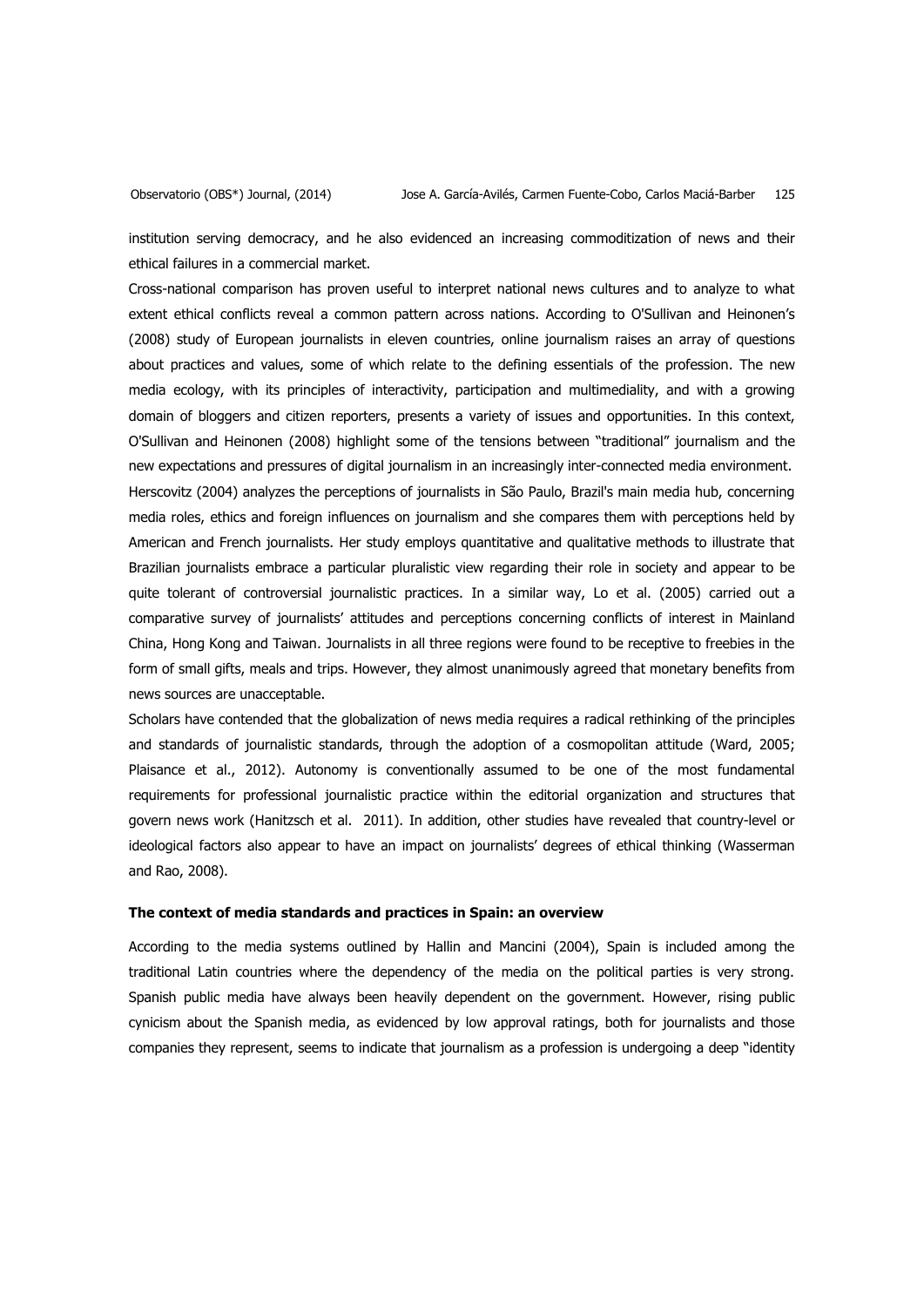crisis" (Diaz Nosty, 2011, p. 23). In a national poll carried out in March 2013 (CIS, 2013), journalism was rated as the second worst profession out of twelve. Only 53% of Spaniards say journalists are honest, compared to 51% for lawyers, 80% for police, 88% for teachers, and more than 90% for health professionals.

The current media crisis in Spain is also due to the general economic critical situation, a decline in the newspaper business, and a technological transformation in the sector (de Mateo et al., 2010). From 2008 to 2012, over ten thousands of media jobs were lost and 73 of outlets shut down, denying newsrooms of some of its most veteran professionals (Diaz Nosty, 2011; APM, 2012). In 2012, two national dailies, ADN and Público, closed down and other newspapers based in Madrid, such as El País, Abc and El Mundo, issued labor force adjustment plans. Also, several regional public broadcasters, such as Televisió de Catalunya and Telemadrid, issued labor force adjustment plans which affected to their staff, while the Valencian public broadcaster, RTVV, was closed down in November 2013. As the Madrid Press Association stated in its 2012 report, "it has been another *black* year for journalism which reflects the growth of precariousness, job insecurity and unemployment, among extremely difficult working conditions" (APM, 2012: 5).

A small number of media organizations and associations of journalists launched self-regulatory ethical codes, which were integrated in editorial statutes, collective agreements and even style books. Most of these documents emerged in the late 1990s and addressed the deontological issues faced by journalists who belong to professional associations, such as the Spanish Federation of Associations of Journalists [FAPE], the Association of Economic Information Journalists and the College of Journalists of Catalonia. Large media companies, such as El País, El Mundo, El Periódico de Catalunya, Vocento and public broadcaster  $RTVE$ , have also issued their own ethics codebooks. However, the number of media organizations that have developed ethical codes is scarce, compared to other European countries (González et al., 2011).

As several authors (Masip and Micó, 2006; Maciá and Herrera, 2010) have shown, confidence in Spanish journalists has dropped in recent years as a consequence of increasing ethically reprehensible instances. Increased politicization and the weakening of editorial practices are bending journalists to government and corporate pressure, with instances of manipulation and serious mistakes in even the most prestigious media outlets. An embarrassing case involved El País, one of Spain's most respected dailies. On January 4 2013, the newspaper made "one of the most serious mistakes of its history", as it admitted in a report about its error. El País published a cover picture provided by an agency, which allegedly showed Venezuelan President Hugo Chávez after undergoing surgery. In a time when Mr. Chávez was receiving cancer treatment, his condition was kept under tight wraps by the Venezuelan government. Nevertheless, instead of being a picture of Mr. Chavez, it turned out to be a fake and  $E$  País' editors had to apologize.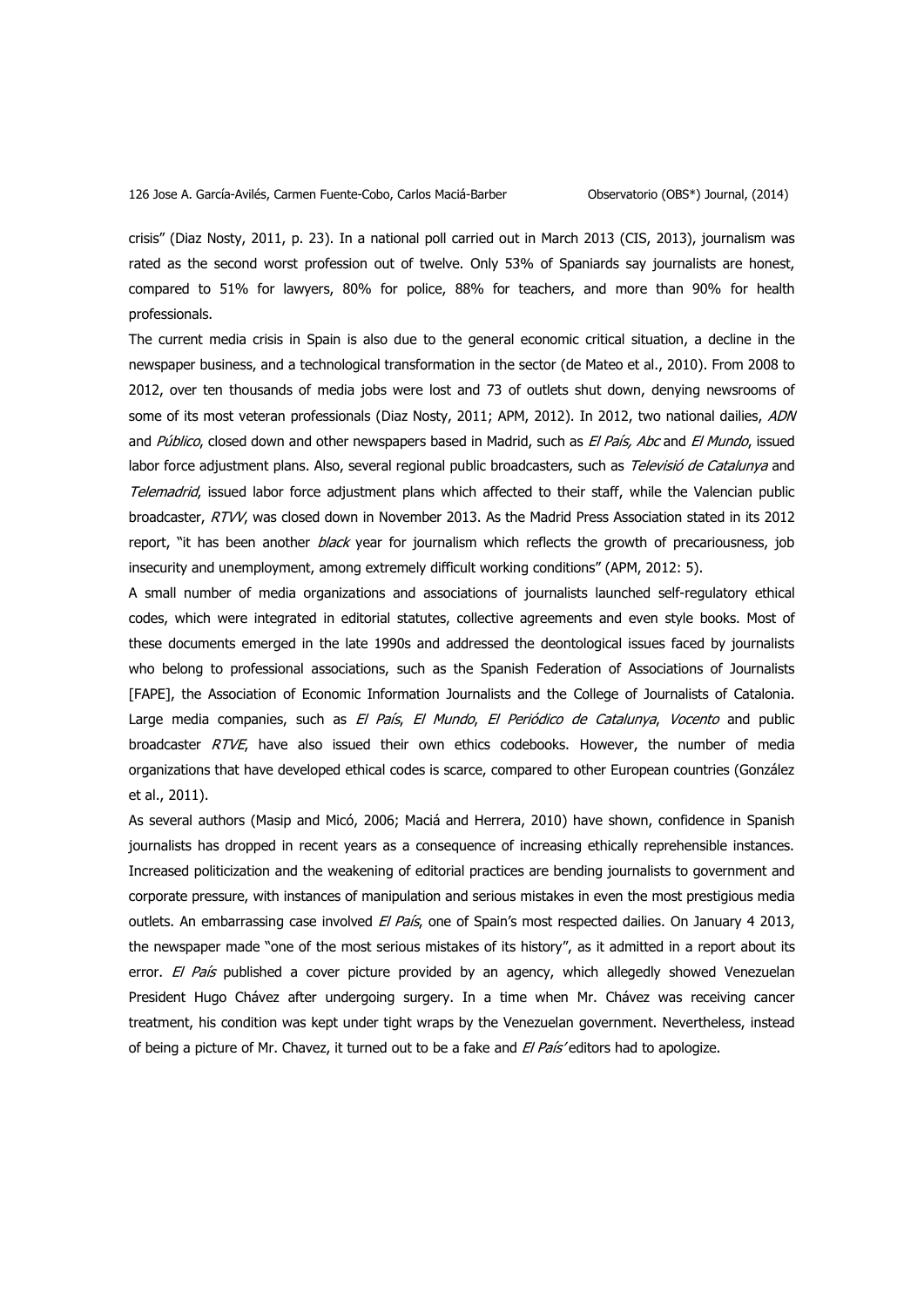Recent surveys indicate that most journalists have been pressured by political powers. As reported by the Madrid Press Association (APM, 2012), 70.7% of journalists say they have less economic support in their work and 57.8% carry out more tasks than before. The vast majority (80.4%) admit they have received pressures from their companies and bosses and also from political instances (27.7%). Their level of perceived independence is rated 4.09 on a 1 to 10 scale (APM, 2012). In addition, the recent economic crisis has put great pressure on the work conditions of journalists and their independence (Roses and Farias, 2013).

According to Mateo et al. (2010), economic trends and social policies have led almost all Spanish media to an increasing degree of business and political dependence. Cuts in corporate budgets and in the workforce have been associated with a high level of job insecurity in the profession, which has made journalists more dependent on information coming from official sources. Unethical practices related to the inappropriate use of sources and images and bias in news selection and editing, are also growing in Spanish media, as Garcia-Santamaría (2010) has shown.

Interest in the ethical aspects of journalism is not new in Spain, but it has achieved greater attention lately. Masip and Micó (2006) revealed that Spaniards have witnessed to publishing fake news, misappropriation of personal details through e-mail or broadcasting manipulated images. Both authors surveyed the professional codes of conduct and newsroom ethics policies in online Spanish media and they found there was a lack of clear guidelines and consensus. Other reports focusing on the analysis of professional practices in Spanish online media have also evidenced problems of credibility, accuracy and arbitrariness in news selection (García-Santamaría, 2010; Figueras-Maz et al., 2012).

A growing body of research about Spanish journalists' ethical attitudes has recently been published. Rodríguez-Martínez et al. (2013) questioned journalists representing four regions -Catalonia, Madrid, the Basque Country and Andalusia- regarding their opinions about the interdependency between their work and the political sources they interact with. Their study found Spanish journalists are less inclined to follow directions from official sources than are citizens. Tensions caused by the relationship between the media and political actors in Spain are increasing the polarization of journalists and a growing ideological dependence in their news agenda and coverage (Rodríguez-Martínez et al., 2013, p. 112).

In a related study, Alsius (2010) led a comprehensive research about Catalan journalists' ethical attitudes, which showed that one out of ten professionals admitted to having received pressures to act against the good practice of journalistic ethics (p. 235). Additionally, more than half of those surveyed admitted to having occasionally received such pressures. Trust and confidence in the usefulness of self-regulation tools was somewhat low (44% of respondents said they have no faith in them), although this is an issue about which there is a great diversity of opinion among those surveyed.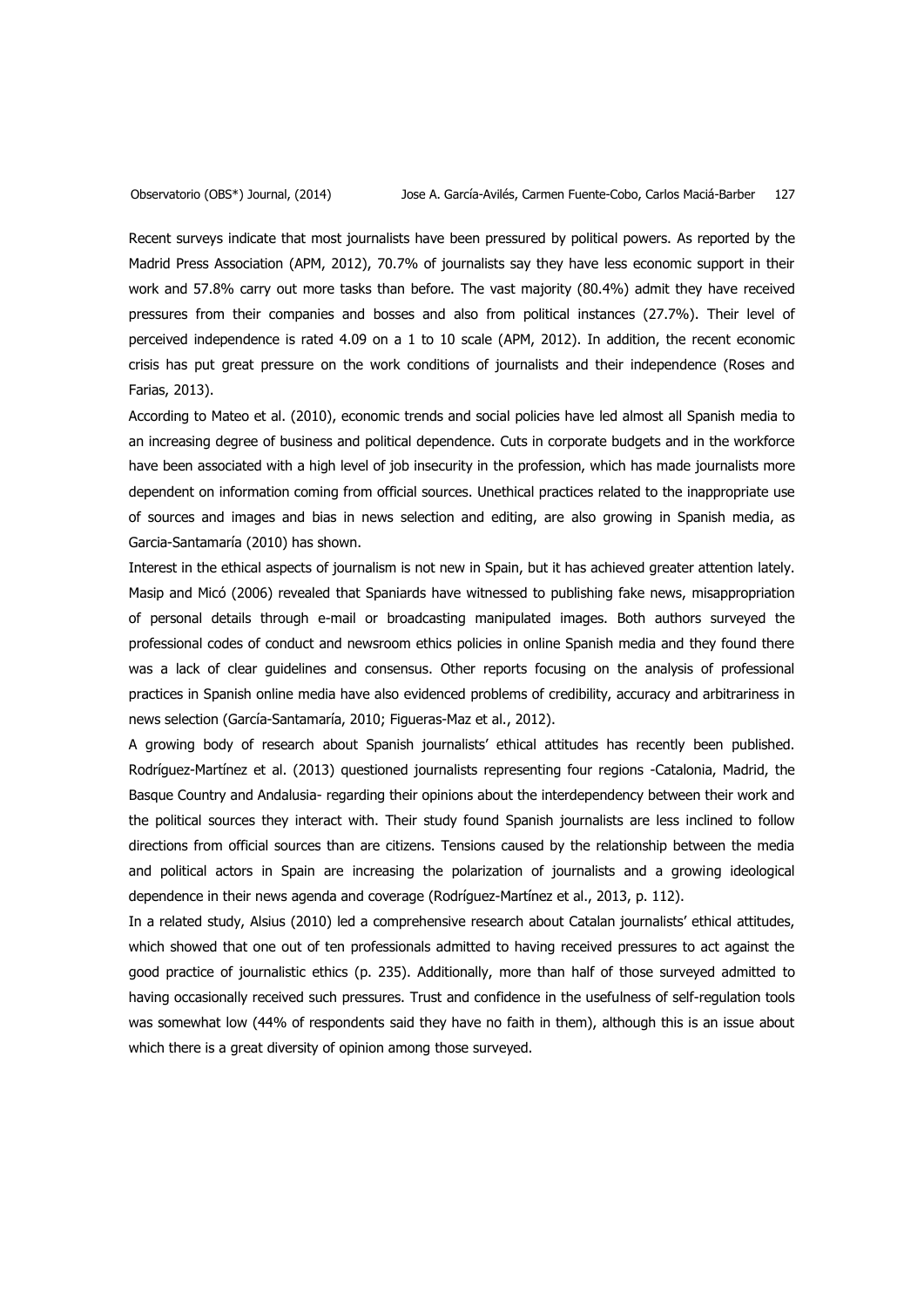Similarly, Suárez (2013) explored the journalistic ethics that configures the unwritten guidelines adopted by Andalusian journalists as pragmatic criteria to resolve the dilemmas they face on their daily work. Suárez concluded that "self-regulation is important" and almost all respondents support it because "if someone tries to force us, we will do nothing" (p. 322). However, some respondents contend that self-regulation must be accompanied by effective measures to compel journalists to comply with their mission. According to Suárez (2013), the professional work of Andalusian journalists is based more on their communities' predominant values than on the professional deontological codes, which are unknown by the majority of them.

## **Research questions and method**

The findings of this article present and discuss the perceptions among journalists who work in Madridbased media. They build up on a growing body of studies of this kind which have recently been carried out in Spain. Two basic research questions were established:

RQ1: What are the main problems and ethical conflicts that journalists are facing in their work?

RQ2: How do journalists perceive the usefulness of self-regulation systems in their news companies, in order to ensure ethical practice?

The methodology combined quantitative techniques (surveys) and qualitative techniques (in-depth interviews and focus groups). In September 2012, the research team made a list of the professional journalists who work in the Community of Madrid. An electronic survey was sent to 1000 journalists by email and we received a total of 146 valid answers, which amounts to a 14.6% response rate. After other requests, 83 new surveys were completed. In November 2012, invitations to participate were also submitted to journalists who had their own blog or website, as well as to press associations and journalists' trade unions. Finally, throughout December 2012 and January 2013, journalists were also contacted through phone calls and the social networks (Twitter and Linkedin), and 181 additional surveys were completed, thus reaching a total number of 410.

Survey pre-testing was carried out, so that answers were verified in 17% of the sample. Later, when all surveys were checked out, a total of 39 surveys were eliminated: those which contained no identification about the journalist or the company (29), repeated surveys (4) and those which included blank answers (6). Thus, the survey sample amounted to 371 valid questionnaires. The universe of journalists who work in the Community of Madrid amounts to 27.000, according to 2013 data from the Madrid Press Association.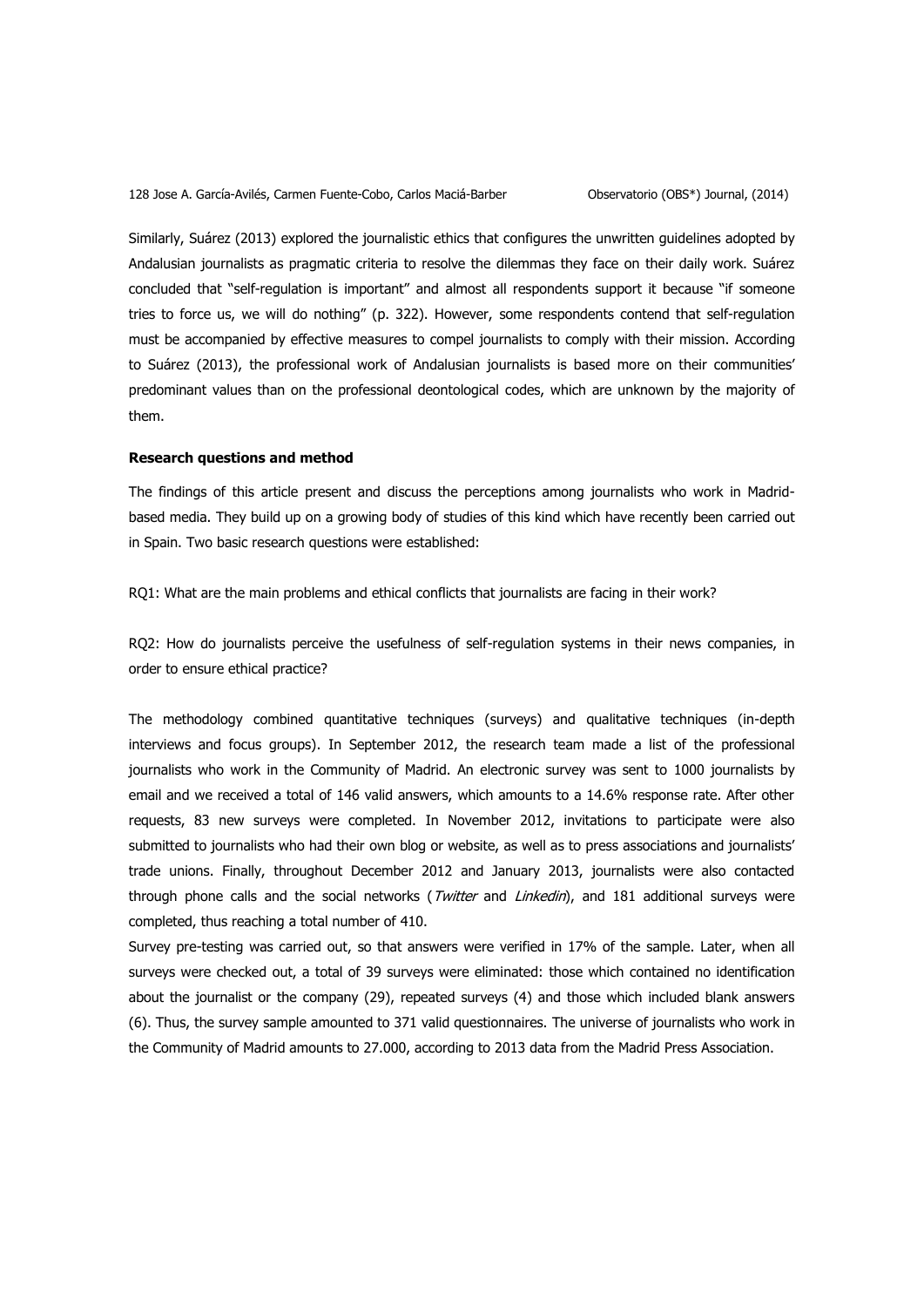The qualitative method was divided into two stages. The first one consisted of 30 open ended, semistructured interviews with managers from a sample of the media companies based in Madrid, both public and commercial ones, with print, broadcast and online platforms. Interview questionnaires were based on the questions used in the survey, so as to be able to co-relate and compare the results, following the standard practices outlined by Kvale and Brinkmann (2009). All interviews were recorded and transcribed by June 2012 and their content was then codified according to key topics using a statistical software program. Key words were assigned to each coding category. All textual data (interview transcripts) were coded in a systematic way, so as to fit the categories.

In a second stage, six discussion groups were conducted, each of them made up of six to eight news professionals and executives from a media sample. Group discussions lasted for an average of 96 minutes and followed a set of topics posed by a moderator, following Krueger and Casey's (2009) recommendations. The conversations were recorded and transcribed; transcripts were coded according to the main research categories.

# **Demographics and job profile**

The survey sample amounts to 371 individuals. Of these, 58% are male and 42% are female. As regards age groups, 22.9% of respondents are under 30 years old; 48.2% are between 30 and 50 years old, while 28.8% are over 50 years old. Regarding the level of studies, the vast majority (91.9%) have college education. Their education is highly qualified: 44.4% of them hold a journalism degree; 11.2% hold a degree in some other discipline; 16.5% hold at least two degrees, and 16.7% hold a masters or doctorate in journalism.

There is a correlation between age and occupation among survey participants, which signals a deteriorating level of job security. Younger professionals under 30 years old tend to work part time, as freelance or with precarious contracts. Professionals between 30 and 50 years old, tend to work with full time contracts, although still 20% of them work as autonomous employees or freelance. Some 57.5% are employed by a media company; other 22.4% are freelance, autonomous workers or collaborators and 13% are unemployed. The types of contracts show that 56.8% enjoy a full-time permanent contract; 10.8% a fulltime non-permanent contract; 3% a part-time non-permanent contract, and 20.9% are freelance.

These findings indicate that almost 16% of respondents either have no income or earn below 500 $\in$ monthly. At the same time, 14.1% say they earned over 3.000€ monthly. Some 11.6% earn between 500€ and 1.000€ monthly and 15.8% earn between 1000€ and 1500€. The largest group (22%) earns between 1.500€ and 2.000€ monthly, while 20.5% earn between 2000€ and 3000€. The average monthly salary reaches 1.556€.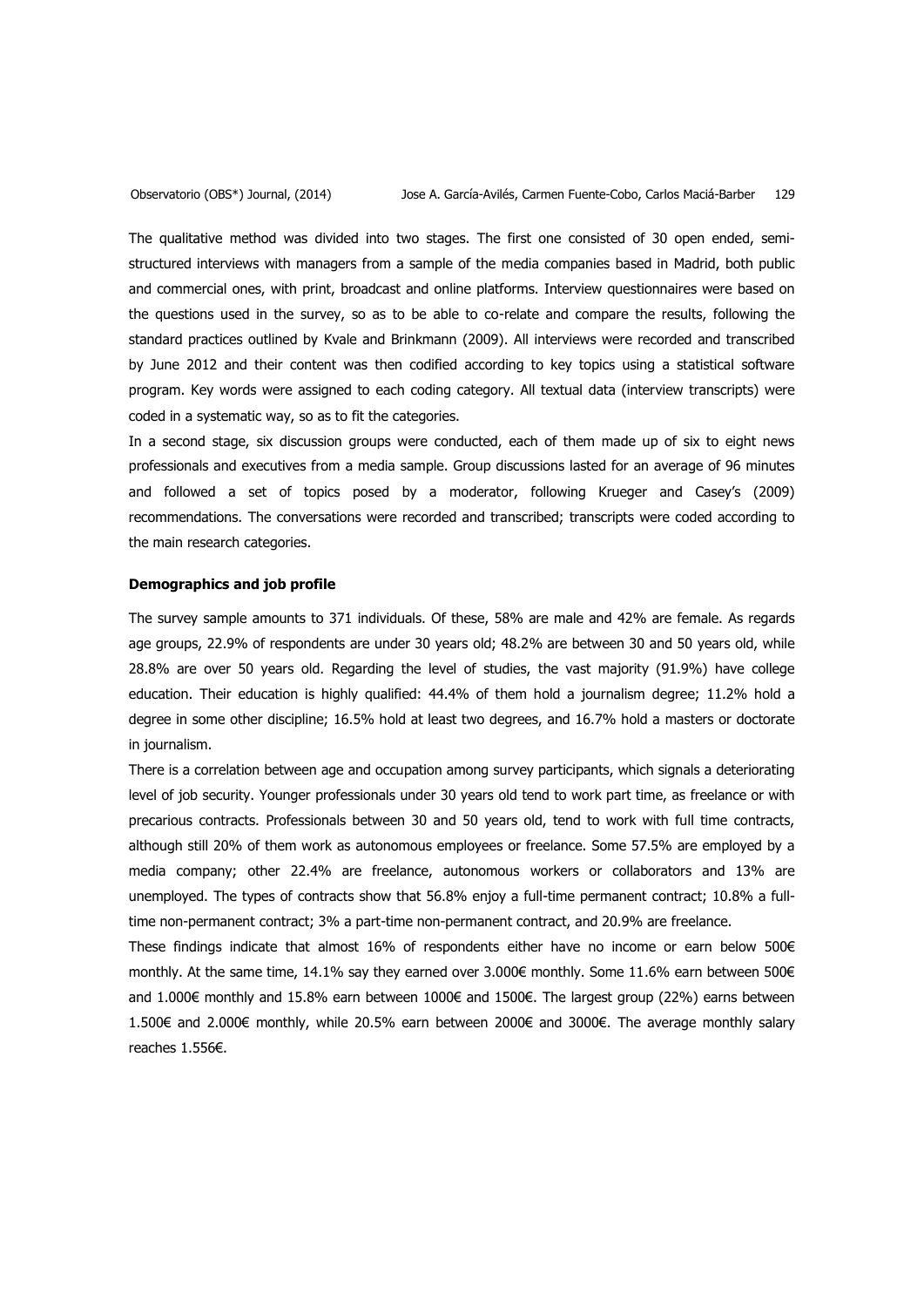Journalists display a high level of enrolment in professional associations: only 6.8% do not belong to any professional association at all. The largest percentage (45.5%) belongs to the Professional Association of Journalists. Another 13.2% belong to the Journalists' College, which is more actively involved in defending their rights. Also, 10.3% belong to some journalists' trade union and 7.4% to other general trade union. There are also 16.8% who are members of other press associations.

Journalists from the sample work in variety of media. The largest group (25.2%) works in a newspaper and 22% do so in a communication department. About 13% work in online media, while 10.2% work in television and 10.4% in magazines; 7.3% are employed in radio and 4.8% work in news agencies. They mostly work in private media (78%), rather than in the public sector (22%). The current economic situation in Spain and the precarious job conditions also increase the need to accumulate several jobs. Although the majority of them, 63.6%, are employed just in one company, a significant 14% of journalists work for four or more companies in order to make ends meet. Also, 7.7% work for three media and 14.7% for two different media.

Journalists' ideology was measured on a seven-point scale, being 3.5 the ideological center. The average value of the sample is 3.2, which is slighted leaned towards left wing positions. When describing their own ideology, nobody chose the far right wing position, while 5.7% identified themselves with the right, and 34.2% chose the center right. On the other scale of the spectrum, 1.7% chose the far left wing while 23.4% chose a left wing ideology and 34.7% identified themselves with the center left.

## **Findings**

#### Professional problems (quantitative results)

According to the survey results, the main problems for journalists based in Madrid relates to job insecurity and precarious working conditions (79%). Young people who are entering the labor market are facing more difficulties to get a stable job, while journalists over 40 years old feel their positions are increasingly threatened.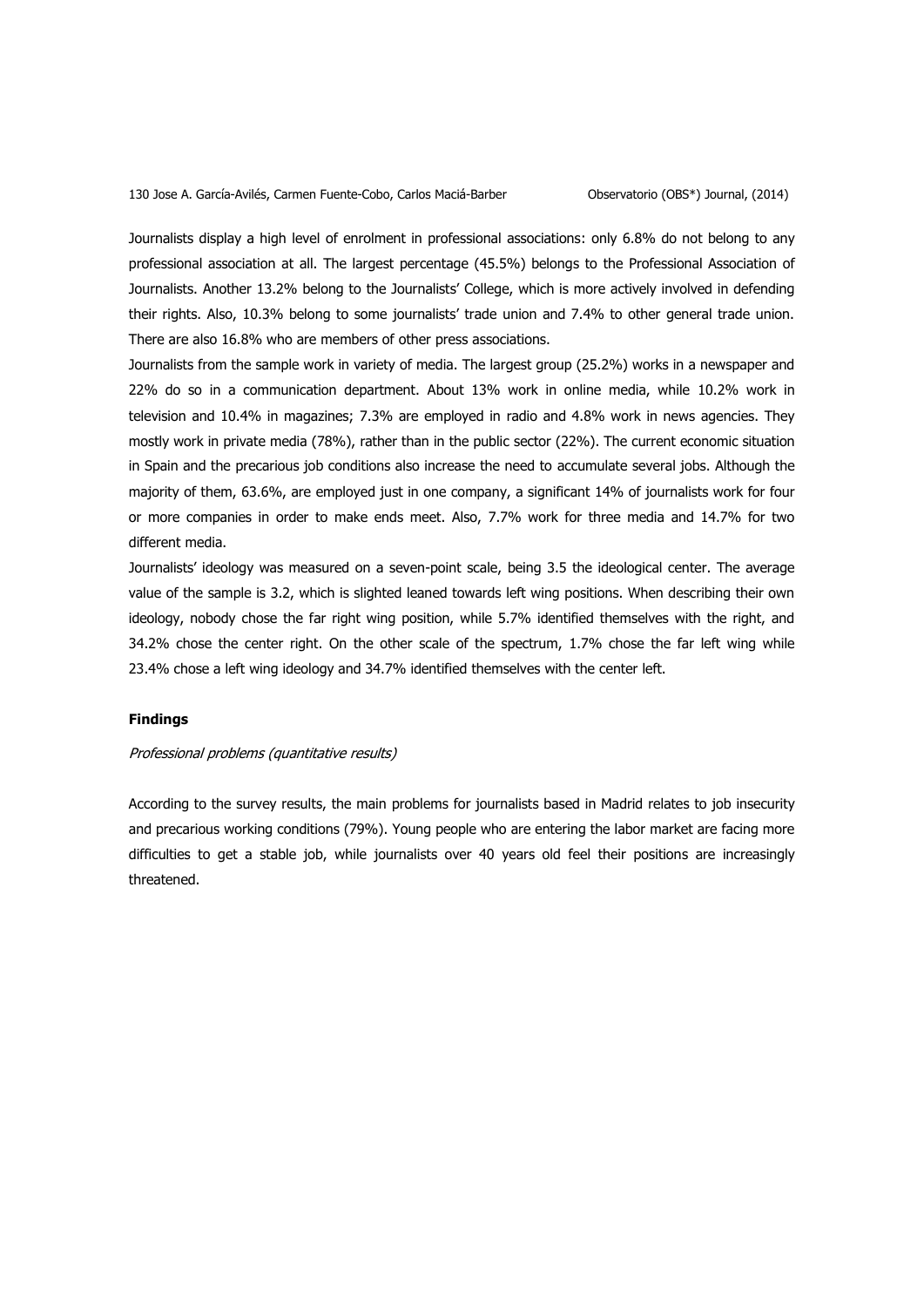

## **Graph 1. What are the most important problems you face in your daily work?**

 $\blacksquare$  Not very important  $\blacksquare$  Important  $\blacksquare$  Very Important

Source: Author's own research.

As Graph 1 shows, the second biggest problem refers to the predominance of political and economic interests over journalistic values (60.60%), followed by the lack of journalistic autonomy (40.30%). The influence of audience ratings or circulation is considered as the main problem by 26.80% and the concentration of media companies is highlighted by 28.60%. Journalists say they are less concerned about professional encroachment than other problems such as the lack of professional ethics, which is considered as the main problem by 39% of respondents.

When asked about the main obstacles journalists face for good ethical decision making (Graph 2, next page), 39% emphasize the companies' need to achieve profits and 30.40%, the lack of ethical leadership at the management level. Other relevant obstacles mentioned by respondents are political pressure (25.60%) as well as pressure from advertisers (23.10%). The influence of the media's own editorial policy is considered as the main obstacle by 22.80% of respondents. Other issues, such as the influence of ratings and circulation data (9%) and pressure from competitors (6%), seem to have a marginal relevance.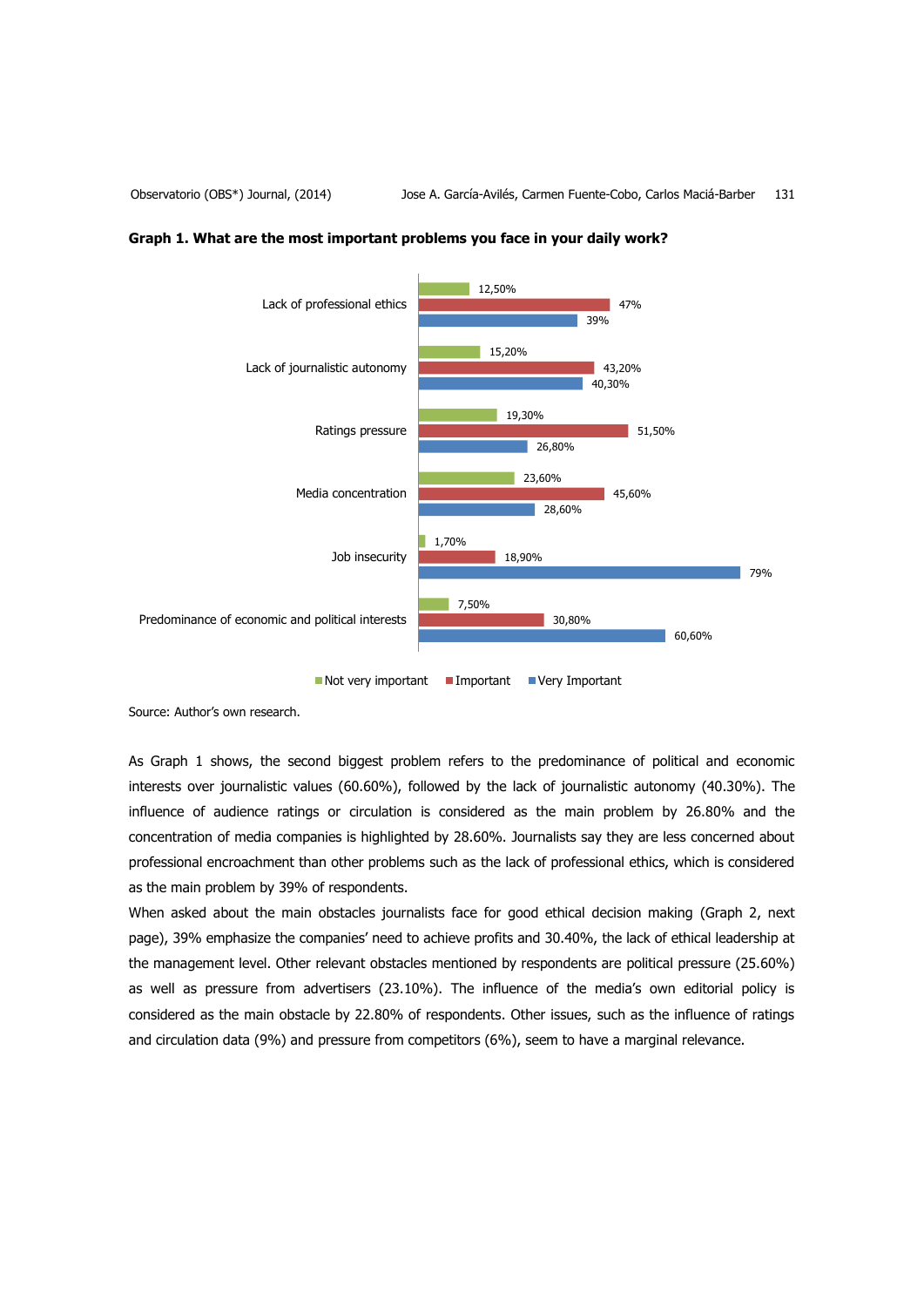

# **Graph 2. What are the main obstacles for good ethical decision making?**

Source: Author's own research.





Source: Author's own research.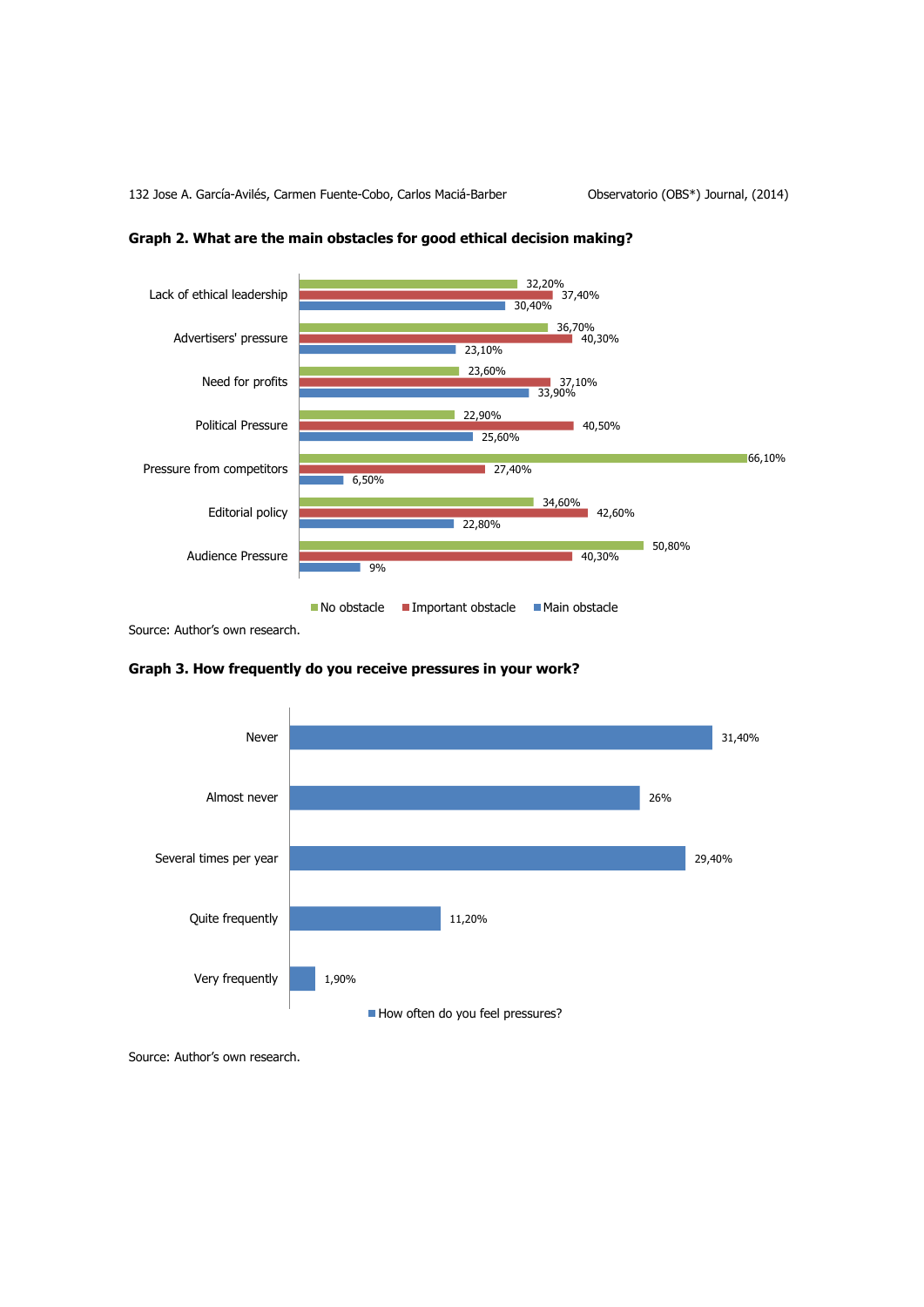Only one third (31.40%) of the surveyed journalists have never received pressures to behave in a way which hinders journalistic ethics in their company, as Graphic 3 shows. On the contrary, 29.40% say the receive pressures "several times per year" and 11.20% experience them "quite frequently". Managers and news executives rank higher among those who say they have received less pressure, compared to the perceptions of reporters and news professionals with no managing responsibilities.

## Professional conflicts (qualitative results)

With the objective of analyzing the data obtained both in the interviews and in the discussion groups with media professionals, we focused on the aspects related to the main ethical conflicts and dilemmas they face in their daily journalistic practice. The findings show that from almost one hundred references to some kind of ethical conflicts, many journalists emphasize they face the greatest pressure in the social arena. Quite frequently, they mentioned conflicts originated in the political sphere, and the economic field was also highlighted as the main area of ethical conflict. However, interviewees tended to talk more openly about social problems than about political or business conflicts because they are less sensitive for them.

Another significant issue relates to the origin of these conflicts. Interview results indicate that most conflicts are related to their own companies. The main actors in ethical conflicts are news reporters, followed by editors. Other actors involved are top management, section editors, colleagues and other internal players. Among the external actors who play a role in the ethical conflicts, respondents highlight the news sources and subjects. Next we find politicians and advertisers and business people. Other external actors mentioned in a distant place are the courts of justice as well as consumers' associations.

Professional conflicts are managed in different ways. When a conflict breaks up, the editor tends to get involved. Another way of dealing with ethical problems is self-regulation, using ethical systems which have been implemented within the news organization. A third possibility is the "lack of action" when an ethical conflict arises, which is also mentioned by the interviewees.

Media companies tend to be the most damaged actors when a conflict arises, according to many respondents. According to them, the sources or subjects of the news are also damaged, as well as third parties. A few interviewees support the view that conflicts have consequences in their own lives. However, interviews show that only in a limited number of cases, such ethical conflicts have brought about the adoption of guidelines that could be incorporated into journalistic practice. According to several interviewees, these conflicts have resulted in sanctions to the journalists involved or in the implementation of tougher control systems within the newsroom.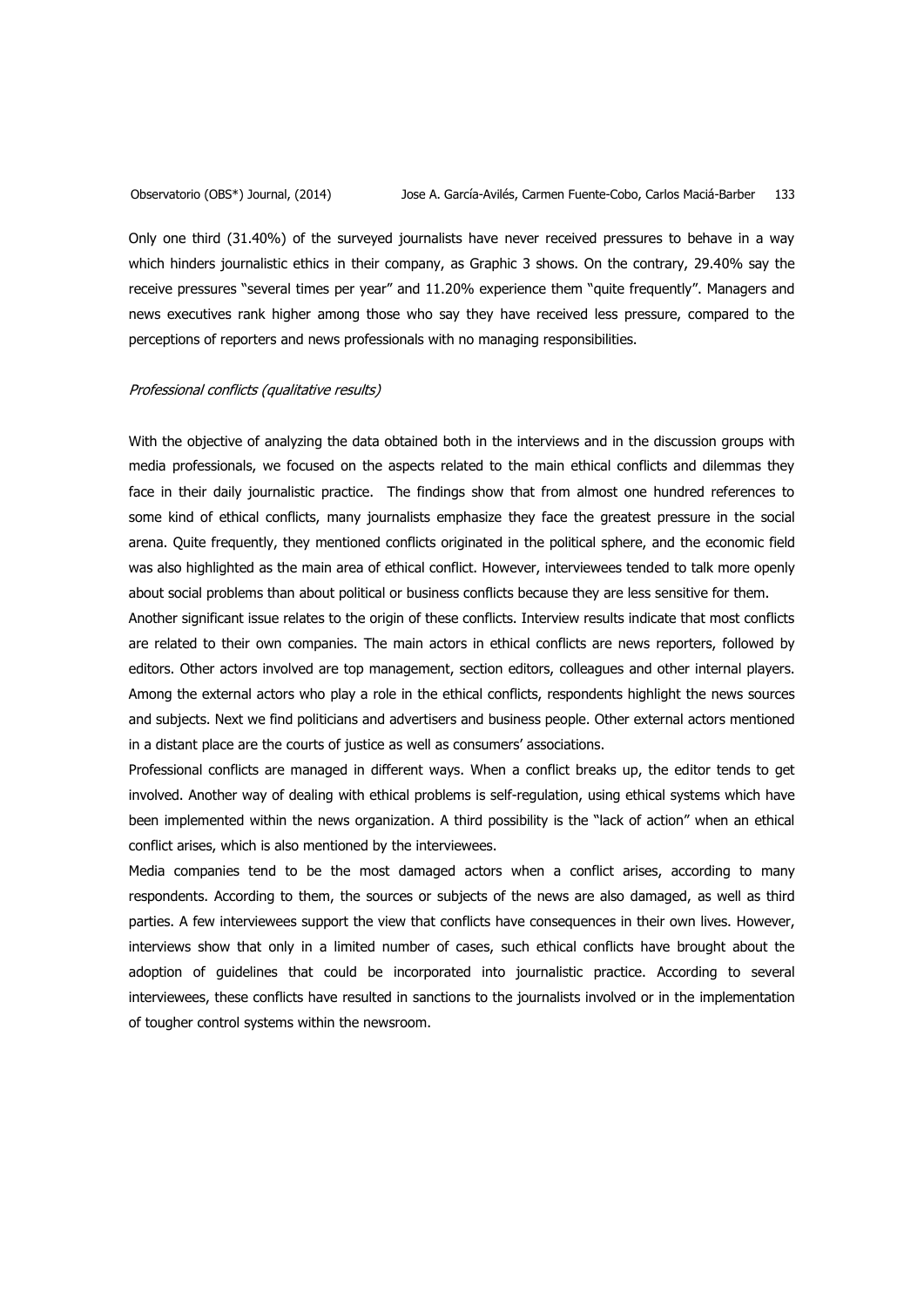When dealing with the kind of issues that motivate ethical conflicts, interviewees perceive they are related to the principles of truthfulness and freedom and to the principle of responsibility. Other conflicts involved issues dealing with business ethics and the principle of justice. Several interviewees question the boundaries of sensationalism and the advertisers' influence on the news agenda. Some media are criticized for their "unethical behavior", especially television programmes and magazines dealing with celebrity gossip and tabloid journalism. Among the key issues, some editors point out to the dilemma of verifying sources and checking the data versus immediacy and the impact on the audience. However, professional practices in their own media tend to be justified in a rational way by news managers, and there is often a lament about the competition doing a poorer job, with lower ethical standards.

Online media are also mentioned as a source of new ethical conflicts, mostly related to the publication of users' comments which might hinder the honorability of some news people. One of the participants in the discussion groups explained that many users' contributions had to be refused because of their low quality: "There is a lot of noise in the submitted content and some comments point to potential libel and slander".

# **Media regulation (quantitative results)**

A large variety of opinions is to be found on the issue of regulation's usefulness to guarantee ethical standards in the newsrooms, as shown in Graphic 4; there is even a large non-response rate (7%), compared to other questions. It seems the minority opinion (16%) is that self-regulation initiatives are enough to enforce ethical practice. Most respondents support the need of external regulation, which could be specified in a legal framework for the journalistic profession (27%) or in the implementation of existing legal norms (21%). A significant percentage of the responses (29%) agree that self-regulation should be combined with some kind of external regulator.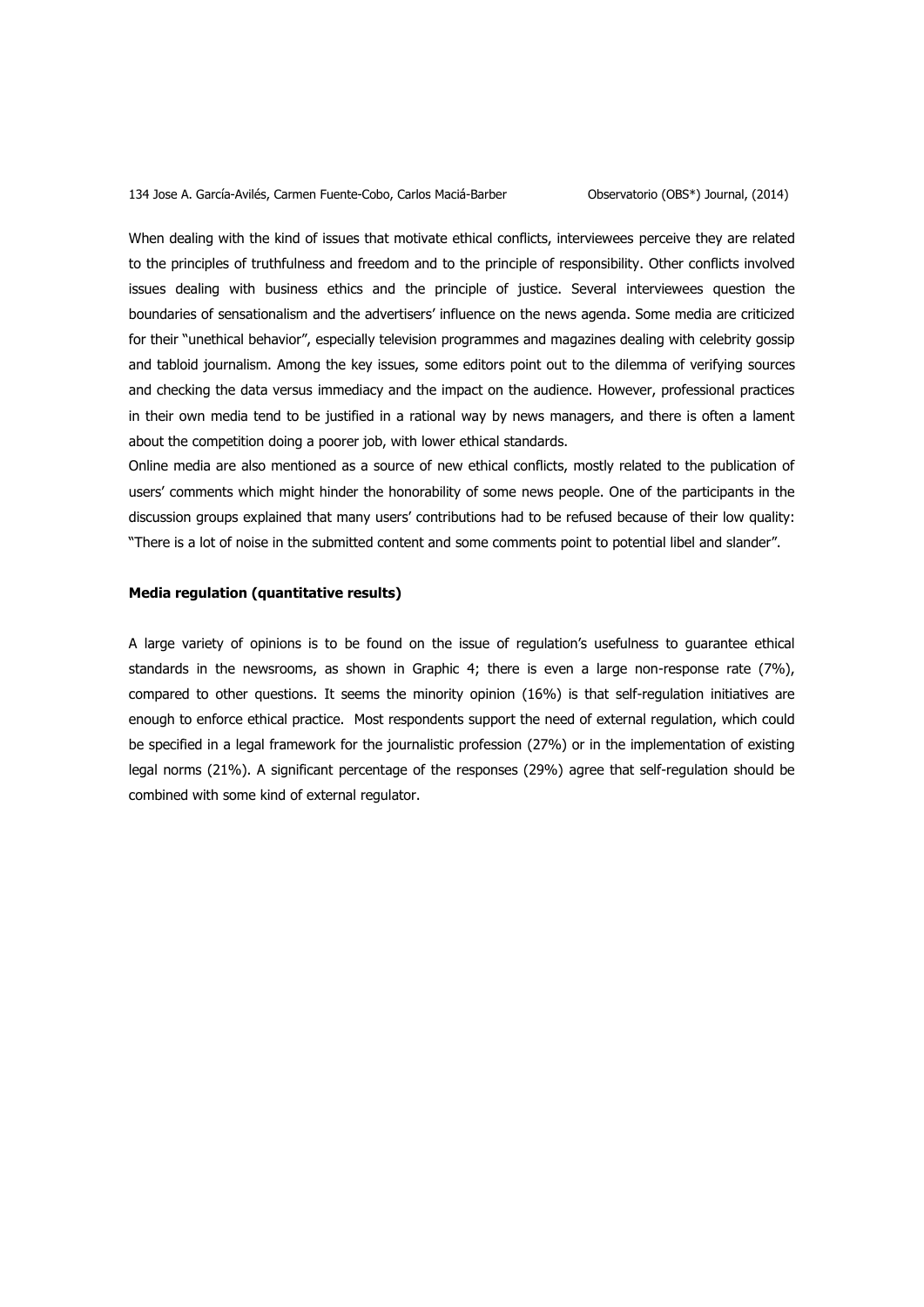



Percentage respondents who agree

Source: Author's own research.

Similarly, journalists tend to value the usefulness of new self-regulation initiatives, such as newsroom councils (6.8 on a 10-point scale), rather than older self-regulation tools, such as ethical committees from professional associations (6.1). News Councils and Ombudspersons rank the highest among the selfregulation tools, while guidelines about the use of social networks seem to be less popular (Graphic 5). Some respondents consider that users' pressure through social media might have a beneficial effect on the ethical awareness of journalists, and others also emphasize the need that high management should know the profession "from the inside" and not just become business administrators.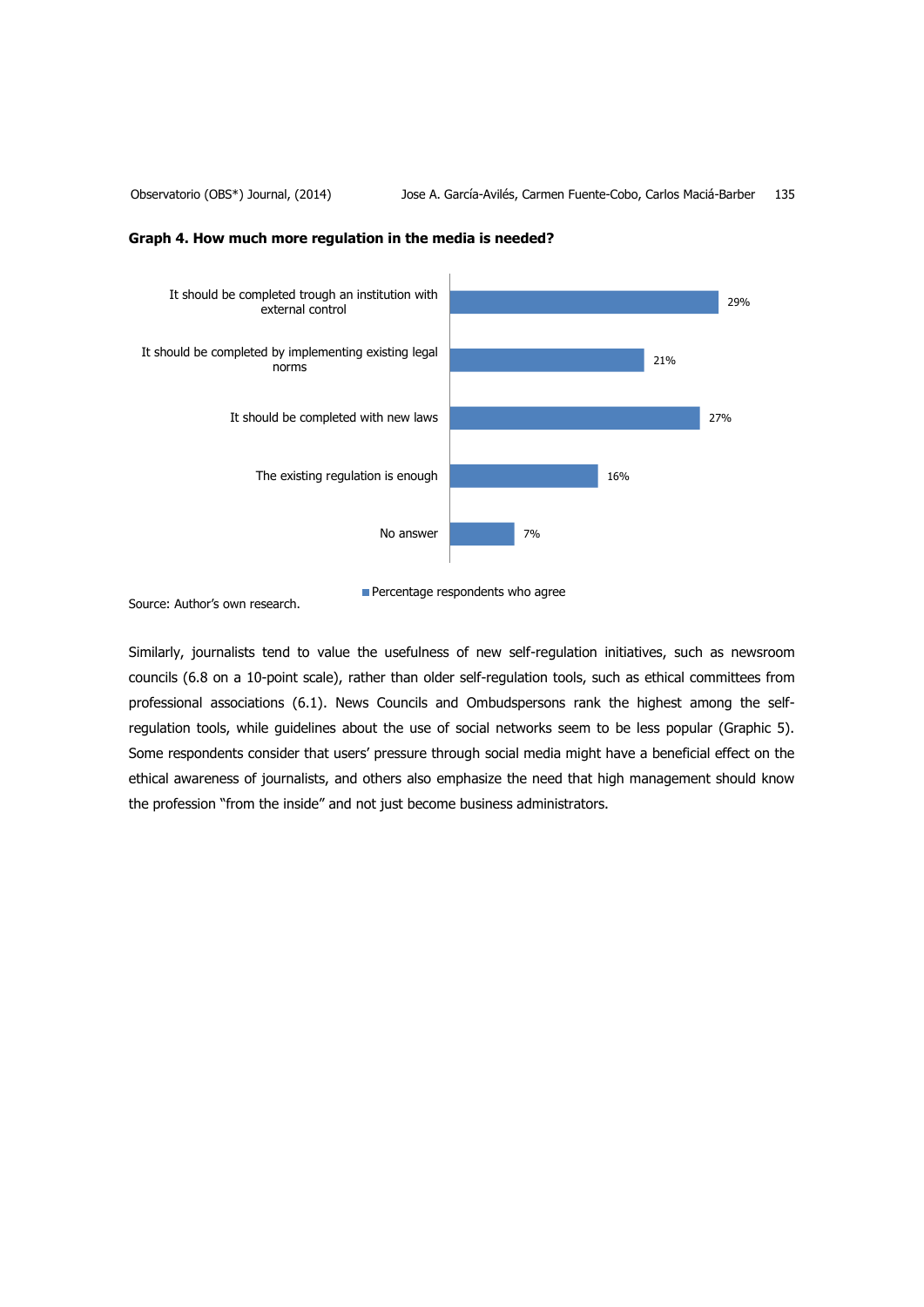

## **Graph 5. How efficient are self-regulation tools?**

Level of efficiency from 0 to 10

Source: Author's own research.

# Media regulation (qualitative results)

The analysis of the interviews draws some patterns that would account for distinctions among the ethical responsibility of news professionals. A large number of journalists tend to regard self-regulation tools as not very useful, with some exceptions: those tools which have been implemented for many years in some companies, which do not usually interfere with journalistic autonomy. Our findings support the view that journalist's self-regulation is the very first step to guarantee the ethical behavior of news companies. The "ethical base" is sustained by the journalists themselves, so that the "ethical DNA" of a particular media outlet would exclusively depend on the ethical compromise of its workers. One manager contended that:

It is an issue which pertains only to the bosses, because ethics works like a heavy burden on each journalist's conscience 24 hours around the clock, and a reporter enjoys a great deal of power, and if he or she publishes something which is not entirely true, his or her responsibility should be the same as the editor's.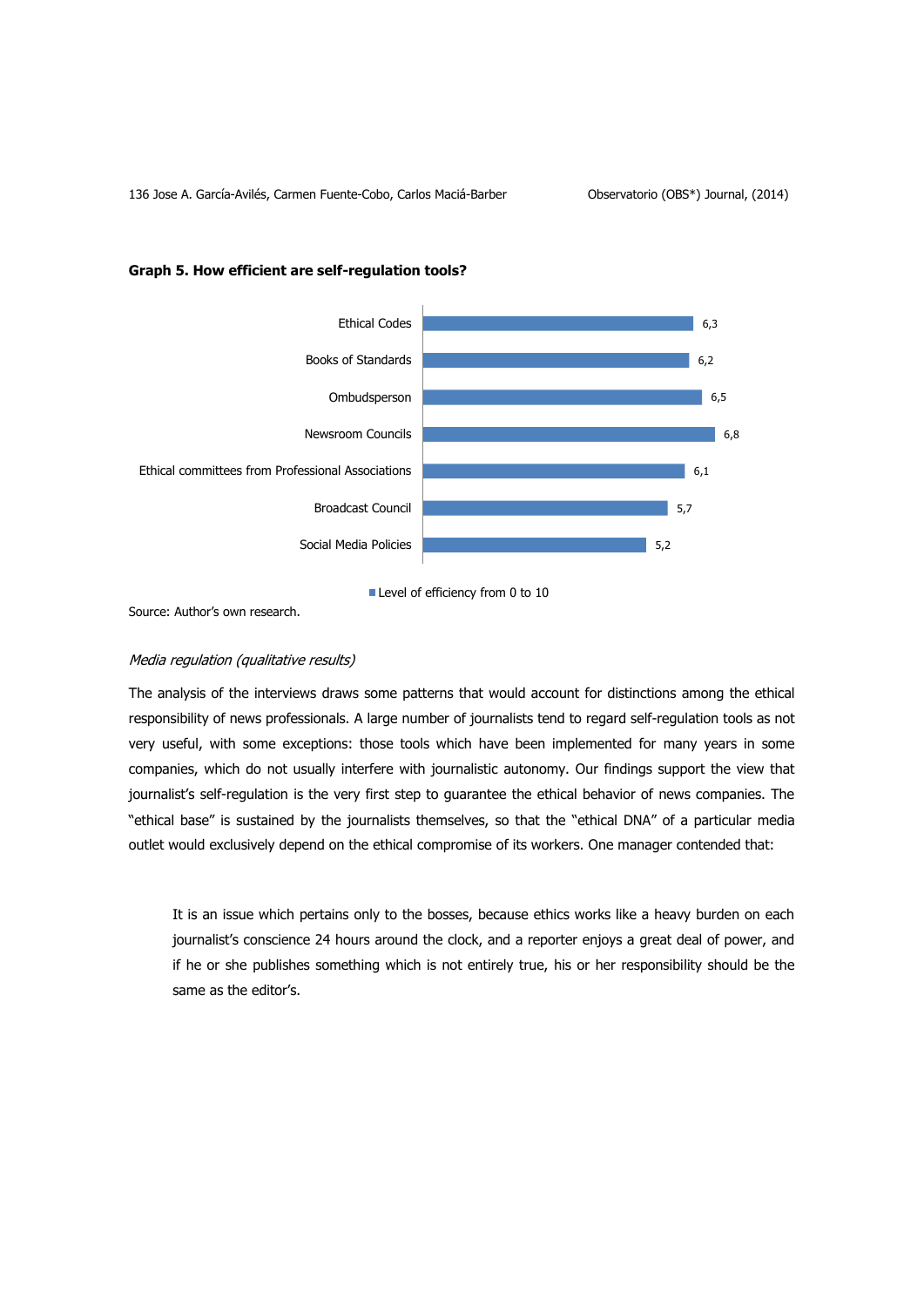A consensus emerged about journalism being a profession based on trust. As a newspaper editor put it, "people need to know that the news they are consuming is fair and accurate. If it isn't, then journalists and their employers have betrayed not only their profession but also the public interest they are supposed to serve".

At least three of the professionals interviewed argued that self-regulation tools tend to make it more difficult for ethical decision making within the newsroom. "Ethics codes and regulations are issued as a PR exercise, to be able to show off, rather than to use them responsibly", a press reporter said.

A significant issue raised in the discussion groups was that several professionals claim for the implementation of an "ethical sheriff", a regulator who will keep order and will be in charge of solving ethical problems. As one participant argued:

Our main problem is that we don't have an ethical sheriff who is watching over us, so that people come and say: why you don't do this or that, and we feel an enormous pressure from the audience, from advertisers, from politicians… But because there is no sheriff who fulfils his duty of establishing what's right or wrong, we face a difficult situation.

Therefore, some journalists support the need for a regulatory framework which tends to be identified with the State, so that no other external actors will end up regulating the media. In the regulatory discourse, the "sheriff" appears to be a relevant figure, which might control a difficult, unstructured territory. In fact, the "sheriff" is the only one who can carry out effectively this regulatory job. Instead of using other regulatory figures, such as the referee, the judge or the policeman, the "sheriff" was preferred. This figure echoes "the far west", a wild territory where there is no law and where the "sheriff" becomes the only authority to whom everyone should abide. In conclusion, the "sheriff" symbolizes the State, which provides and supervises the regulations in a tumultuous media market, represented as a "wild territory", where players behave unethically with hardly any restrictions. What it is at stake here is who controls the media, whether that is primarily a job for the professionals and the owners, as well as the audience and advertisers, or is it part of the State's role.

# **Conclusions**

These findings show that the ethical environment in Spanish media companies is strained. At times, an organization's internal atmosphere proves impossible to bear for the professionals who work there. Also,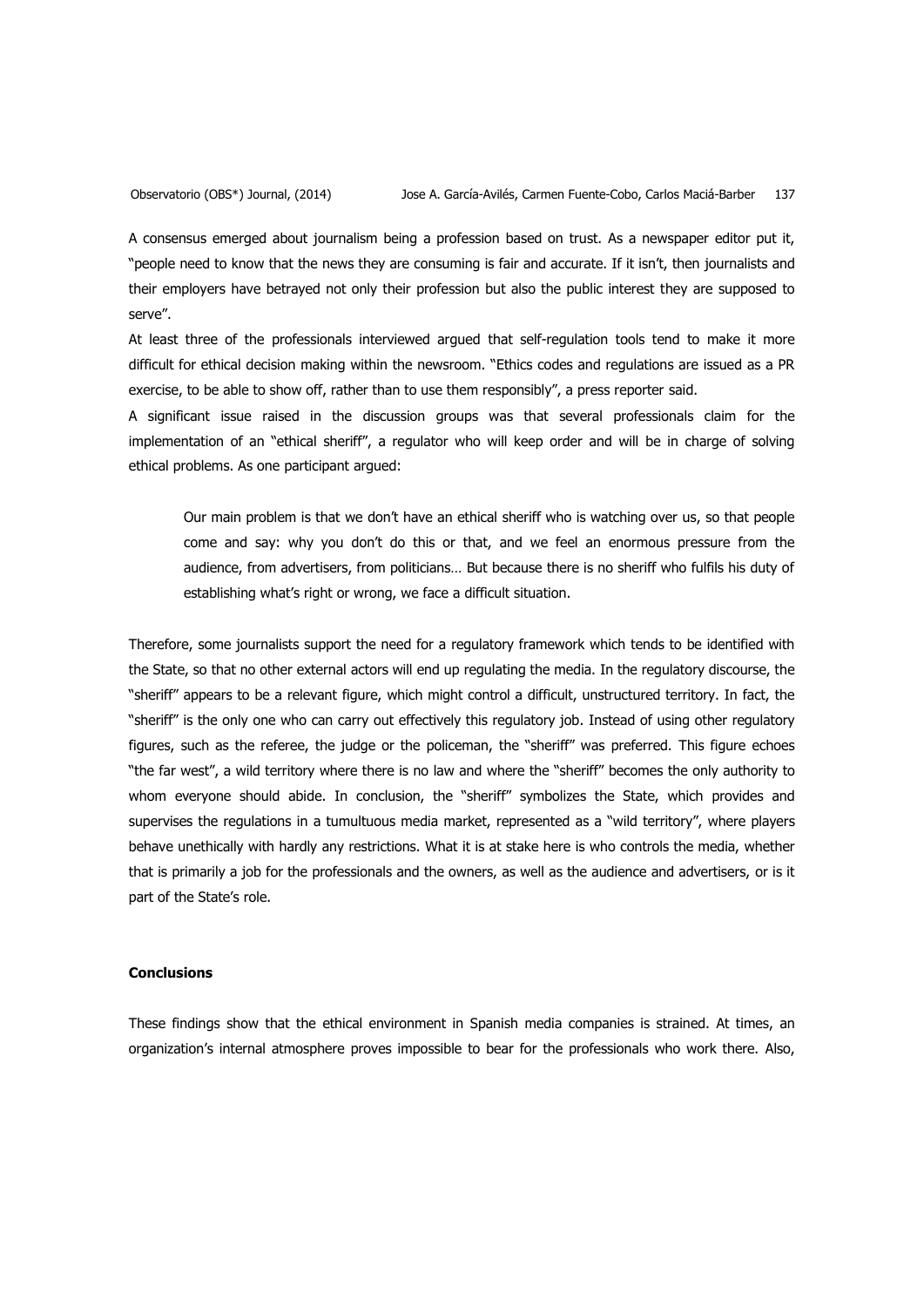the context aggravated by the economic crisis and the lack of a regulatory framework, can become a determining factor for the ethical conflicts in the newsroom and, as a consequence, be one of the causes of the progressive weakening of the democratic health of a country where the public is suffering from the severe effects of an information deficit.

The discourse of "professional ethics" tends to be centered on the figure and values of the journalist, described as someone who is aware about what is good or bad ethical decision making, and therefore, he or she becomes the "ethical self-regulator" of the company. Thus, a journalist should be able to make a decision when an ethical conflict arises, according to a set of standards and practices. In the end, the news professional is viewed as the guarantee of the company's ethics. This discourse tends to place the responsibility of content on the reporter and the resolution of the ethical dilemmas on the editor.

A second discourse about self-regulation is structured around the media company as the guarantee of journalistic ethics and practices. Defendants of this view argue that self-regulation tools (ethical codes, news councils, ombudsmen…) are necessary in order to maintain ethical standards, because the company leads the resolution of conflicts and it also promotes the existence of ethical procedures. In this way, ethical standards and responsibility spring from the company itself, so that its professionals' behavior should be a reflection of those standards.

An opposing discourse emphasizes the need of regulation, which is expressed as the implementation of "ethical sheriffs", that is, increasing a regulatory framework of the media, which tends to be identified with the State and external regulatory bodies. Furthermore, this growing awareness among journalists echoes the fear and the precarious working conditions which are considered the main obstacle for ethical decision making.

The arguments that sustain the "professional ethics" discourse are spurred by worsening of the working conditions, newsroom job cuts and the decrease in advertising income in the Spanish media. Journalists surveyed in this study argue these factors are eroding their freedom and editorial independence, and also undermine the ethical quality of their work.

The bulk of Madrid journalists' criticism on unethical practices is geared towards the growing climate of ideological polarization which is to be found on the main newspapers and broadcast media. The editorial positions reflect partisan lines on many issues, and there is an increasing bias in the way the news is reported. Some interviewees argue that in a context of economic crisis, advertisers are now more eager to set their own conditions, which tend to limit news independence.

Our results are supportive of previous studies, such as Figueras-Maz et al. (2012), who found that precarious and uncertain job security were the issues of most concern to journalists in four Spanish regions: Catalonia, Madrid, Basque Country and Andalusia. Our research indicates that the crisis has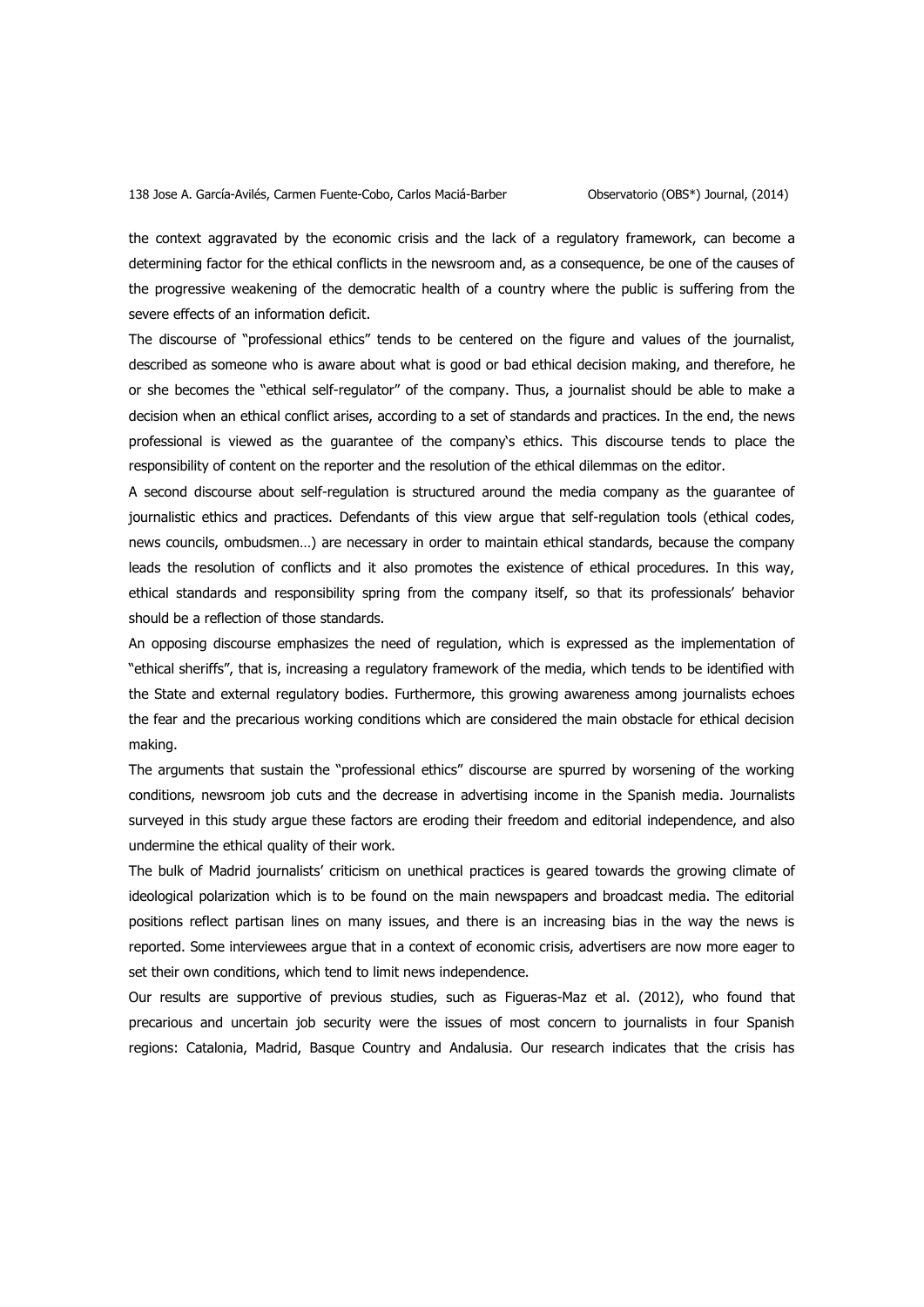aggravated Madrid news professionals' perceptions about the problems they face, because newsrooms must now do the same work with fewer people and smaller salaries. This trend is harming the quality of news coverage, for if news organizations are weakened, they cannot fulfill their role of guaranteeing the citizens' right to free information (Ward, 2005).

These results are consistent with those of Maciá and Herrera (2010), who found that Madrid-based journalists tend to support the view that freedom of expression should be respected when dealing with sensitive issues, which must be solved according to the particular circumstances of each case. However, as both authors argued, many journalists still see self-regulation as wishful thinking in contemporary media. It is striking that, in a similar study carried out in the Basque country, the majority of respondents admitted to ignore the deontological codes and other self-regulation mechanisms of the profession of journalism (Zalbidea et al., 2010).

Our findings indicate that the companies' need to achieve profits and the lack of ethical leadership at the management level as their main problems. News professionals' politicization is illustrated especially in the absence of transparency as a result of the downgrading of journalism; they ascribe to different sides because they have no other choice. Media credibility and ethical procedures are increasingly questioned, and many journalists advocate for enforcing the law tougher and introducing external regulators. Reporters should be addressing society's concerns, and they shouldn't be conditioned by political or business players and neither by their companies' owners, but Spanish newsrooms are witnessing the opposite.

This study has explored Madrid-based journalists' views about the problems and media regulation. However, its findings are limited to our sample, within a specific time frame. With a more diverse sample, other scholars would be able test the validity of our conclusions. Further research on this topic is needed to shed as much light on the phenomenon and to strengthen its comparative dimensions.

## **Acknowledgements**

This article is a result of an R&D Project funded by the Spanish Ministry of Economy and Competitiveness: Deontología y excelencia informativa: implantación y consolidación de prácticas éticas en la empresa periodística [Ethics and excellence in news information: introducing and consolidating ethical practices in the media corporation] (Ref. CSO2010-15575/COMU), 2011-2014. Project Director: Carlos Maciá-Barber (Universidad Carlos III de Madrid)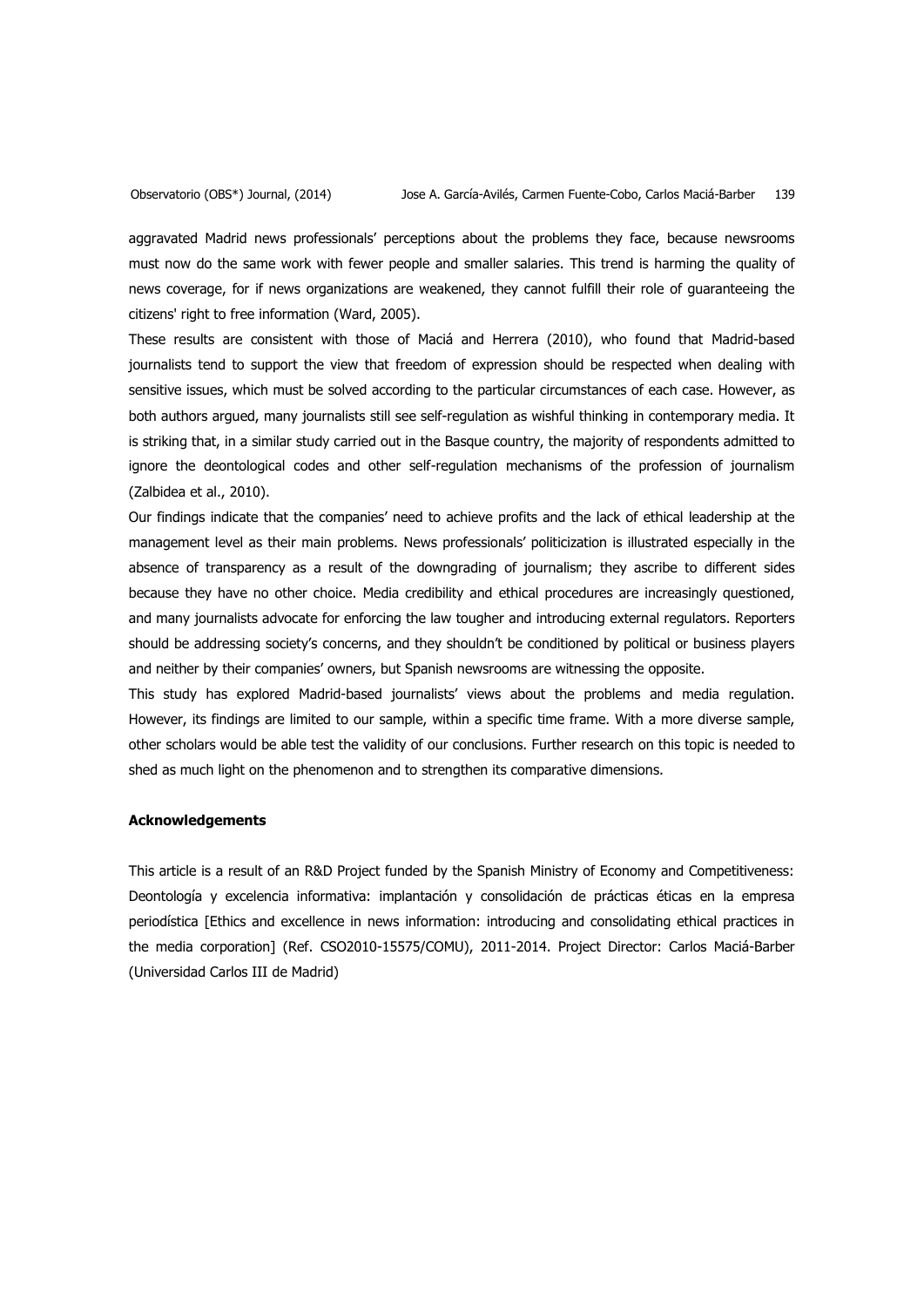### **References**

- Alsius, S. (Ed.) (2010) The Ethical Values of Journalists. Field Research among Media Professionals in Catalonia. Barcelona: Generalitat Catalunya and U. Pompeu Fabra.
- (APM) Asociación de la Prensa de Madrid (2012) Informe Anual de la Profesión Periodística. Madrid: APM.
- CIS (Centro Investigaciones Sociológicas) (2013) 2981 March 2013 Barometer. Retrieved from [http://www.cis.es/cis/opencm/ES/1\\_encuestas/estudios/ver.jsp?estudio=13704](http://www.cis.es/cis/opencm/ES/1_encuestas/estudios/ver.jsp?estudio=13704)
- De Mateo, R.; Bergés, L. & Garnatxe, A. (2010) "Crisis, what crisis? The media: business and journalism in times of crisis", TripleC, 8 (2), 251-274.
- Deuze, M. (2002) "National News Cultures: A Comparison of Dutch, German, British, Australian, and U.S. Journalists", Journalism & Mass Communication Quarterly, 79 (1), 134-149.
- Diaz Nosty, B. (2011) Libro Negro del Periodismo en España. Madrid, APM and Cátedra Unesco from the University of Málaga.
- Eberwein, T.; Fengler, S.; Lauk, E. & Leppik-Bork, T. (Eds.) (2011) Mapping media accountability in Europe and beyond. Köln: Halem.
- Figueras-Maz, M.; Mauri-Ríos, M.; Alsius, S. & Salgado-De-Dios, F. (2012) "Insecurity makes you docile. Perception of problems facing journalists", El profesional de la información, 21 (1), 70-75.
- García-Avilés, J. A. (2011) "Dimensiones y tipología de las actividades de participación de las audiencia en la televisión pública". Ámbitos: Revista internacional de comunicación, (20), 175-198.
- García-Santamaría, J. V. (2010) "The crisis of investigative Journalism in Spain. The journalism practice in the Spanair accident", Revista Latina de Comunicación Social, 65, 516-529. Retrieved from: [http://www.revistalatinacs.org/10/art3/916\\_U3M/38\\_SantamariaEN.html](http://www.revistalatinacs.org/10/art3/916_U3M/38_SantamariaEN.html)
- González, J. L., García-Avilés, J. A., Karmasin, M. & Kaltenbrunner, A. (2011) "Professional self-regulation facing new journalistic challenges: a comparative European study", Revista Latina de Comunicación Social, 66, 426-453. Retrieved from [http://www.revistalatinacs.org/11/art/940\\_Elche/19\\_Esteban.html](http://www.revistalatinacs.org/11/art/940_Elche/19_Esteban.html)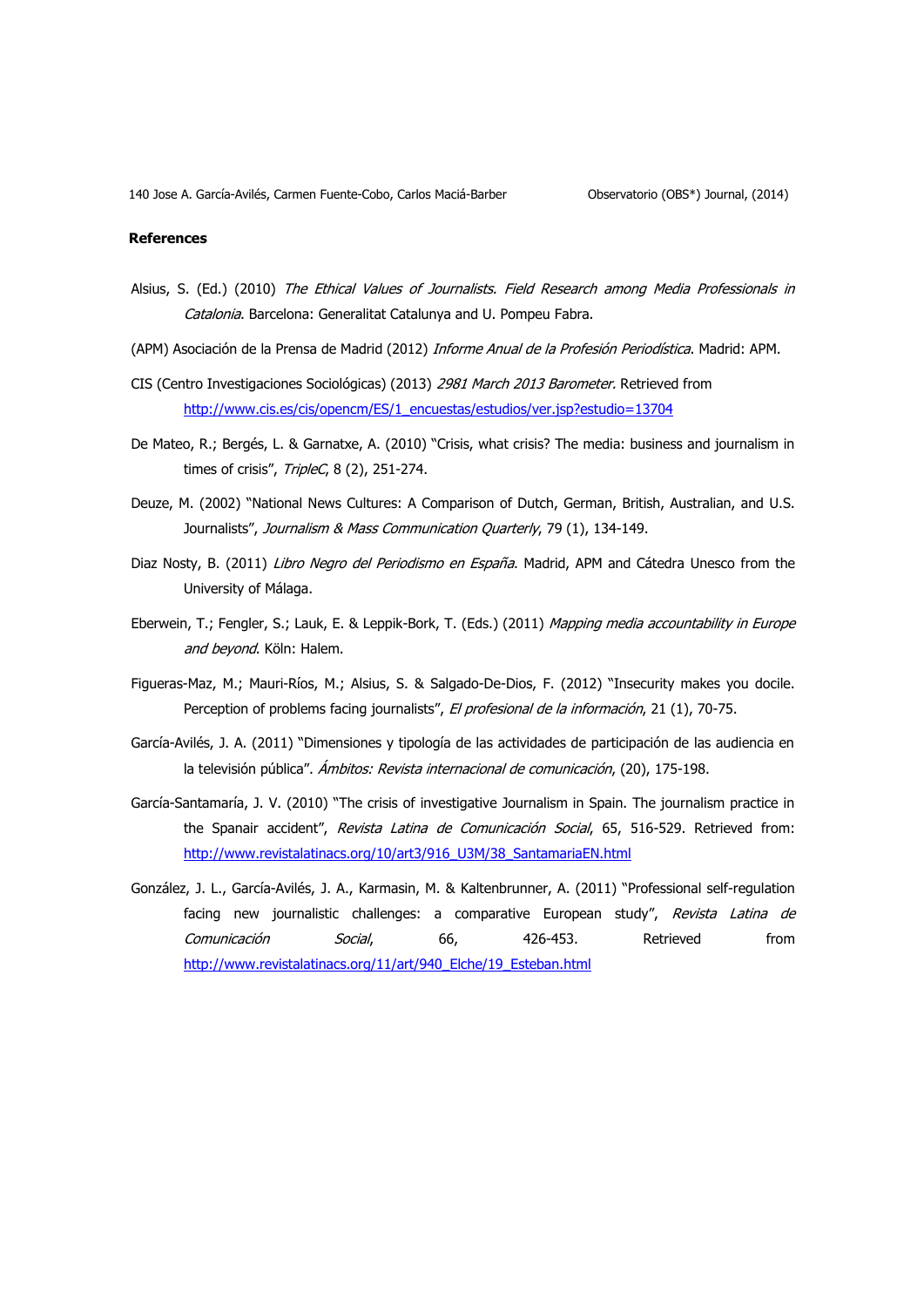- Grynko, A. (2012) "Ukrainian journalists' perceptions of unethical practices: Codes and everyday ethics", Central European Journal of Communication, 2, 259-274.
- Hallin, D. C. & Mancini, P. (2004) Comparing media systems. Three models of media and politics. New York: Cambridge University Press.
- Hanitzsch, T. et al. (2011) "Mapping Journalism Cultures across Nations", Journalism Studies, 12 (3), 273-293.
- Hanitzsch, T. & Mellado, C. (2011) "What shapes the news around the world? How journalists in eighteen countries perceive influences on their work", The International Journal of Press/Politics, 16, 404-426.
- Henningham, J. (1996) "Australian Journalists' Professional and Ethical Values", Journalism & Mass Communication Quarterly, 73 (1), 206-218**.**
- Herscovitz, H. G. (2004) "Brazilian journalists' perceptions of media roles, ethics and foreign influences on Brazilian journalism", Journalism Studies, 5 (1), 71-86.
- Krueger, R. A. & Casey, M. A. (2009) *Focus groups. A practical quide for applied research* (4th ed.). Thousand Oaks, CA: Sage.
- Kvale, S. & Brinkmann, S. (2009) Interviews: learning the craft of qualitative research interviewing (2nd ed.). Thousand Oaks, CA: Sage.
- Lo, V. H.; Chan, J. M. & Pan, Z. D. (2005) "Ethical Attitudes and Perceived Practice: A Comparative Study of Journalists in China, Hong Kong and Taiwan"**,** Asian Journal of Communication, 15 (2), 154-72.
- Maciá C. & Herrera, S. (2010) "La deontología periodística: praxis, disfunciones y retos desde la perspectiva de los profesionales de la comunicación en la Comunidad de Madrid (2006-2009)", Comunicación y Sociedad, 12 (1), 77-104.
- Masip, P. & Micó, J. L. (2006) "Internet and the ethical self-regulation of Spanish journalists. A study of Spanish professional codes of conduct and newsroom ethics policies", Paper presented to the IAMCR Conference, El Cairo. Retrieved from: [http://isaleh.uct.ac.za/Assets/PDFs/JRE2007/06\\_Masip.pdf](http://isaleh.uct.ac.za/Assets/PDFs/JRE2007/06_Masip.pdf)
- Mellado, C. & Humanes, M. L. (2012) "Modeling perceived professional autonomy in Chilean journalism", Journalism: Theory, Practice and Criticism, 13 (8), 985-1003.